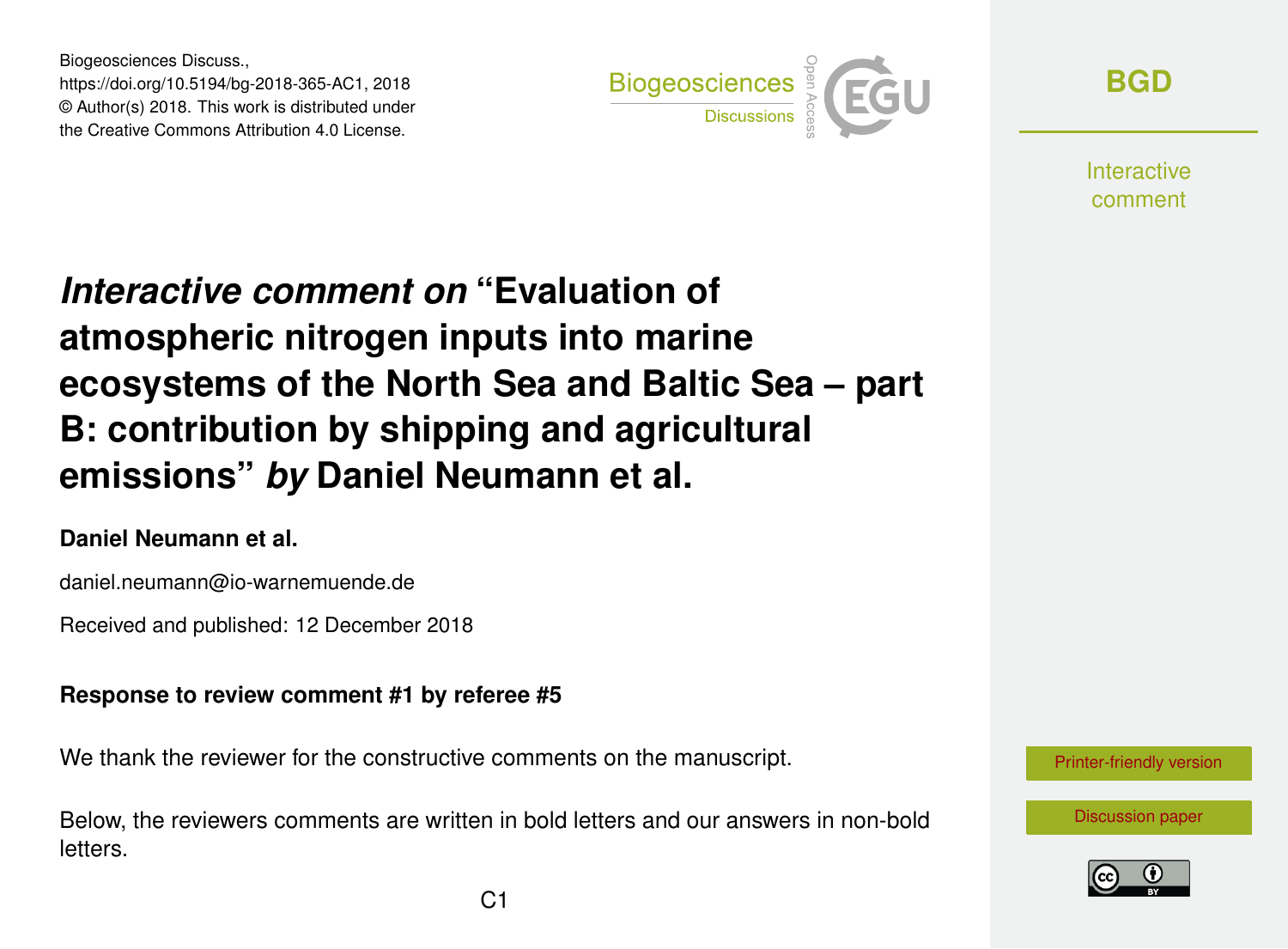#### **Major comments**

**While I think it is important to investigate the impact nutrient inputs related to shipping and agriculture on the Baltic and North Sea ecosystems, I must admit that I got lost in the description of many details and had problems to identify a clear aim.**

**In the given context, I would mostly be interested in ecosystem changes due to atmospheric nutrient deposition and thus rather expect something like sensitivity experiments with and without this extra nutrient supply. I am not sure what to gain from tagging the fraction of atmospheric nitrogen shares in % to DIN, PON, and chlorophyll-a after five years.**

> We agree that it is reasonable to turn individual source sectors like shipping or agricultural activities on and off if one wanted to see how the system reacts on the reduction of anthropogenic emissions. This approach is reasonable for assessing the impact of emission reduction legislation. However, this studies deals with one step earlier: does (total/shipping-related/agricultural-related) nitrogen deposition contribute significant amounts of nitrogen to the marine biogeochemical processes and, if yes, where is it the case? Correspondingly, we formulated our research questions, i.e. "*What contribution do shipping- and agricultural-related nitrogen emissions [into the atmosphere] have [. . . ] to the marine nitrogen concentrations?*". Hence, we considered % of total/shipping-related/agricultural-related atmospheric nitrogen to DIN, PON and chlorophyll. After identifying source sectors with relevant impacts, the next step would be to turn off these sectors in model studies.

> We will try to formulate the research questions and the introduction more concise in a revised version of the manuscript.

#### **Another major point of criticism is the negligence of the strong impact of phos-**

Interactive comment

[Printer-friendly version](https://www.biogeosciences-discuss.net/bg-2018-365/bg-2018-365-AC1-print.pdf)

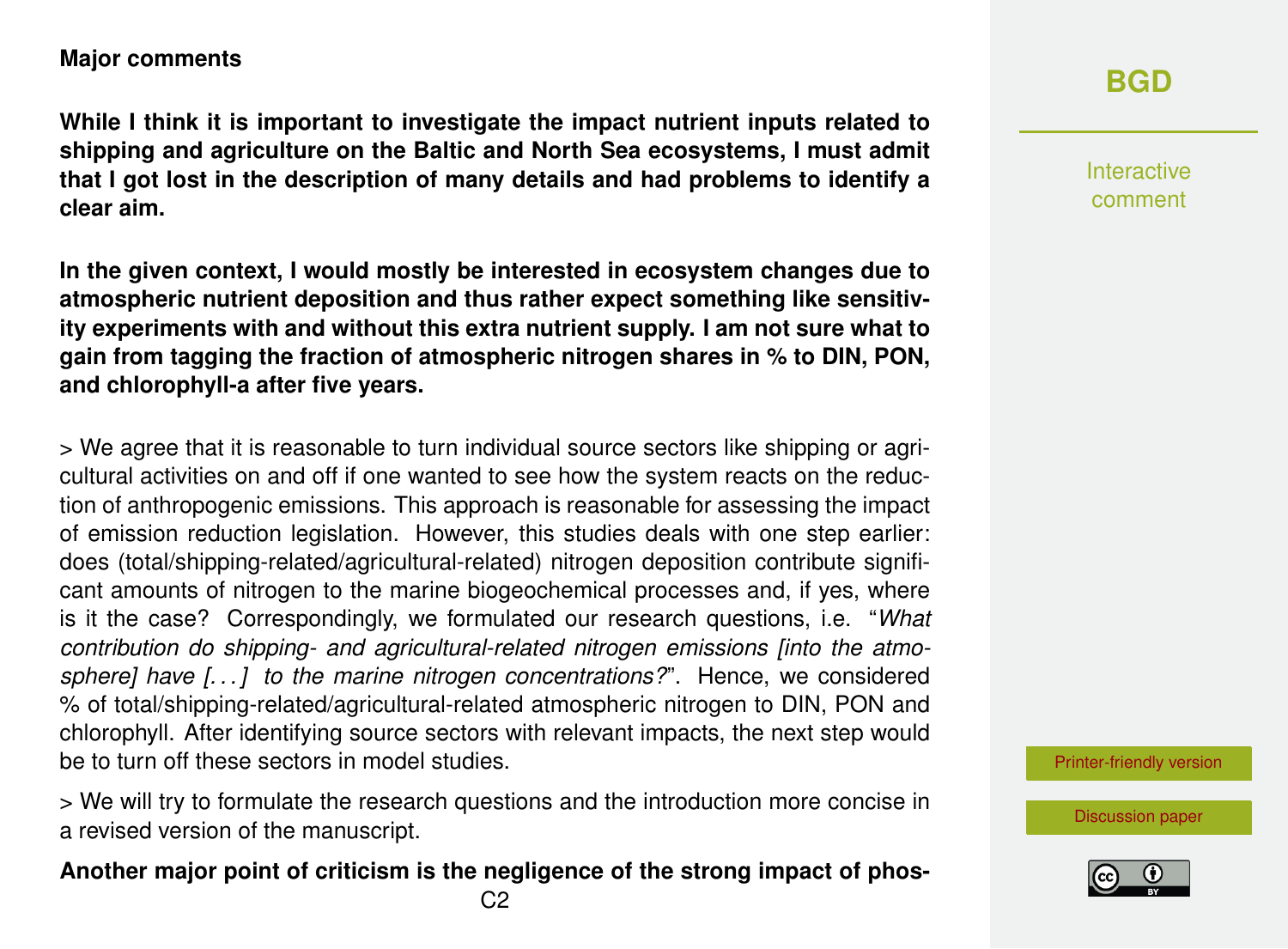**phorus. In the presence of nitrogen fixers, I regard the availability of phosphate as key. As I understood it, the phosphate input was set to a fixed value of unknown origin.**

> We are pleased that the reviewer points to this aspect and we strongly agree with the reviewer that correct atmospheric phosphorus deposition is important.

> The fixed value for the phosphorus deposition was set to a value close to the currently by HELCOM suggested value. Someone, whom we could not identify, tuned the value of the phosphorus deposition. We know that this does not comply with the idea of good scientific practice and we are not happy with this situation.

> We are not aware of validated deposition fields of bioavailable phosphorus for the North Sea and Baltic Sea region. OSPAR does not consider this topic and HELCOM suggested one spatio-temporally constant value. We would have liked to stick to the approaches chosen in other model studies but phosphorus deposition commonly is not documented in the Material and Methods sections of respective publication.

> Most main-stream atmospheric chemistry transport models do not consider phosphorus compounds. First, phosphorus is not of high interest for atmospheric chemistry processes. Second, emissions of some source sectors are difficult to estimate: i.e. detailled soil information is necessary to properly calculate wind-blown dust emissions of phosphorus (soil type, phosphorus content, humidity, plant cover). Third, emitted phosphorus compounds are processed during their atmospheric transport and the fraction of bioavailable phosphorus to the time of deposition is difficult to assess.

**[BGD](https://www.biogeosciences-discuss.net/)**

Interactive comment

[Printer-friendly version](https://www.biogeosciences-discuss.net/bg-2018-365/bg-2018-365-AC1-print.pdf)

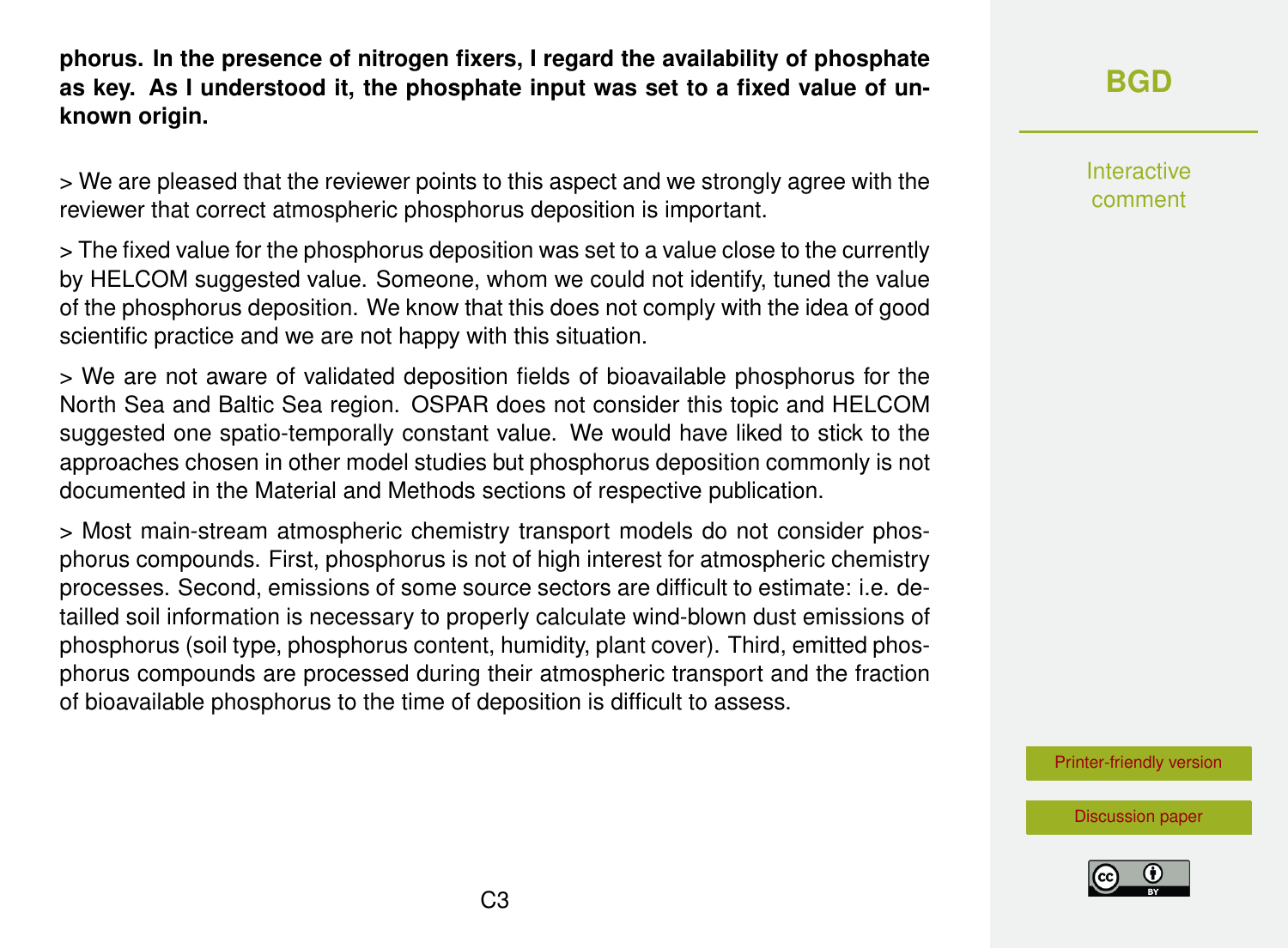#### **Specific comments**

**2.1 Atmosphere: I repeatedly lost overview. I would find it helpful if there was a more clear separation of the model assumptions, the input and the outcome.**

> We will restructure the section.

**Also I would expect at least some evaluation of the results (apart from a nonpublished reference).**

> We included a brief comparison with EMEP nitrogen deposition data in companion paper part A. The validation paper has recently been published as discussion paper in Atmospheric Chemistry and Physics as Karl et al. (2018, "*Impact of a nitrogen emission control area (NECA) on the future air quality and nitrogen deposition to seawater in the Baltic Sea region*", doi: [10.5194/acp-2018-1107\)](10.5194/acp-2018-1107).

**While the authors state that everything is rather uncertain, they do not put this uncertainty into perspective. How do the modelled numbers compare the official estimates by HELCOM and OSPAR?**

> We will restructure the section.

> To the best of out knowledge, the estimates of HELCOM and OSPAR are based on EMEP data. We compare EMEP and CMAQ nitrogen deposition in the companion paper part A. CMAQ nitrogen deposition is lower than EMEP nitrogen deposition according to recent comparison study of atmospheric chemistry transport models (Vivanco et al., 2017, doi: [10.1016/j.atmosenv.2016.11.042\)](10.1016/j.atmosenv.2016.11.042). Moreover, EMEP nitrogen deposition was closer to land-based nitrogen deposition measurements. Nitrogen deposition measurements above the North Sea and Baltic Sea are not available in reasonable spatial Interactive comment

[Printer-friendly version](https://www.biogeosciences-discuss.net/bg-2018-365/bg-2018-365-AC1-print.pdf)

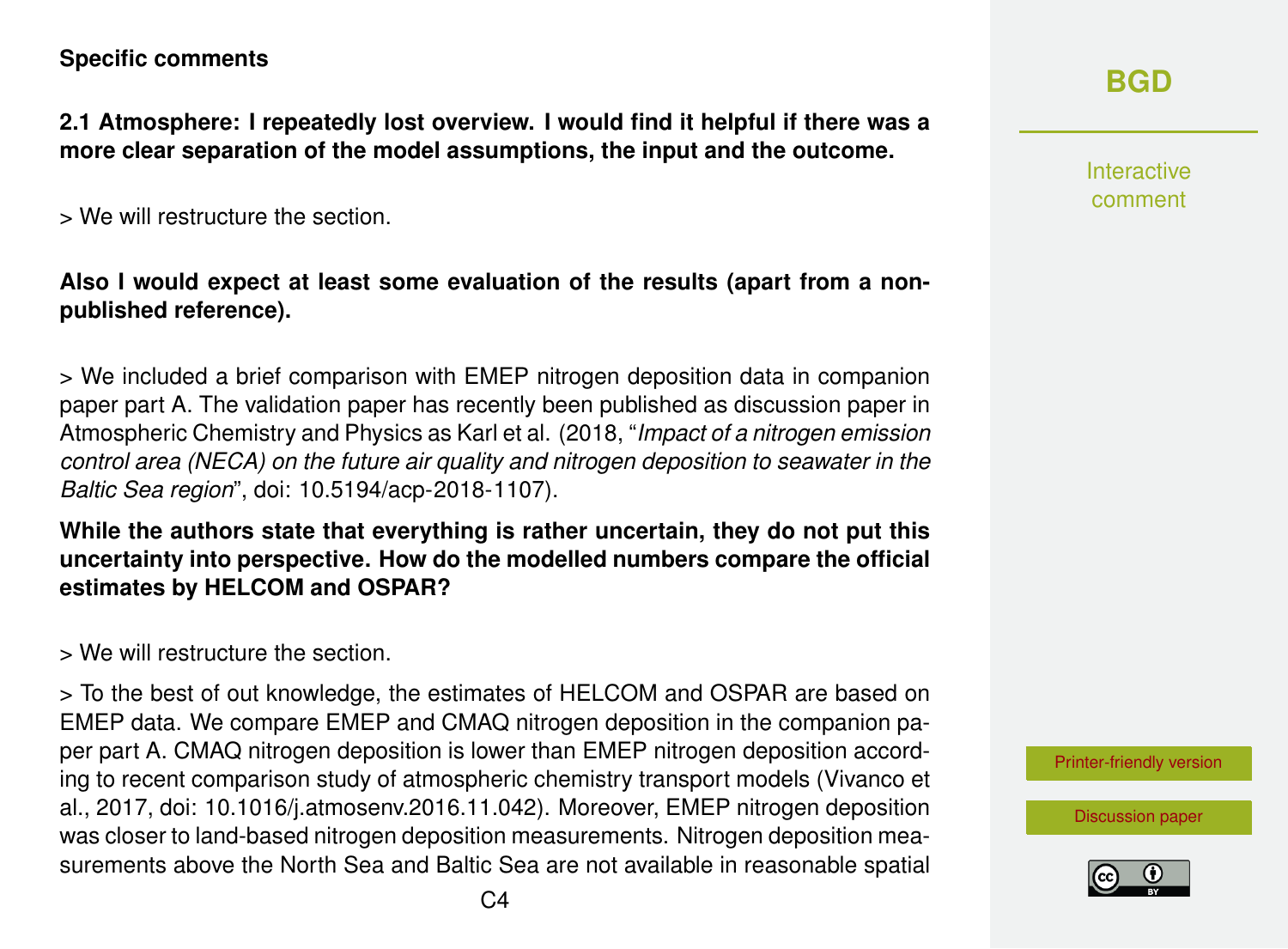or temporal resolution. Hence, one might assume that CMAQ underestimates the nitrogen deposition. We mentioned this in the manuscript (p.19, l.23–26) but should have put this information to another place in the manuscript. We will do it if we are allowed to submit a revised version.

#### **2.2 Ocean: Again, I find the model description confusing. Specifically, it did not get clear to me why the simulation time was five years only (while the model is drifting?) [. . . ]**

> We had two major reasons for considering five years. It is explained in companion paper part A. First, we were limited in the computing time when we performed the model simulations for the study. The convergence of the tagged atmospheric nitrogen towards a steady-state seemed to be sufficient after five years in most regions of the model domain except for the Gothland Basin. Second, we are aware of shortingcomings in our model setup with respect to the oxygen cycle and the denitrification in deep layers of the Gothland Basin (companion paper, Fig. 8). We hoped to avoid a feedback of these deep layers on the surface layer concentrations by keeping the simulation time as short as necessary.

#### **[. . . ] and, also, it should, at least briefly, be mentioned how the key processes which impact the distribution of nutrients are implemented.**

> We will add information on the transport processes if we are allowed to submit a revised version.

**Also the initial conditions of the model need to be clarified and I had problems to see why the physical model was restarted from its initial conditions (which?) each year.**

**[BGD](https://www.biogeosciences-discuss.net/)**

Interactive comment

[Printer-friendly version](https://www.biogeosciences-discuss.net/bg-2018-365/bg-2018-365-AC1-print.pdf)

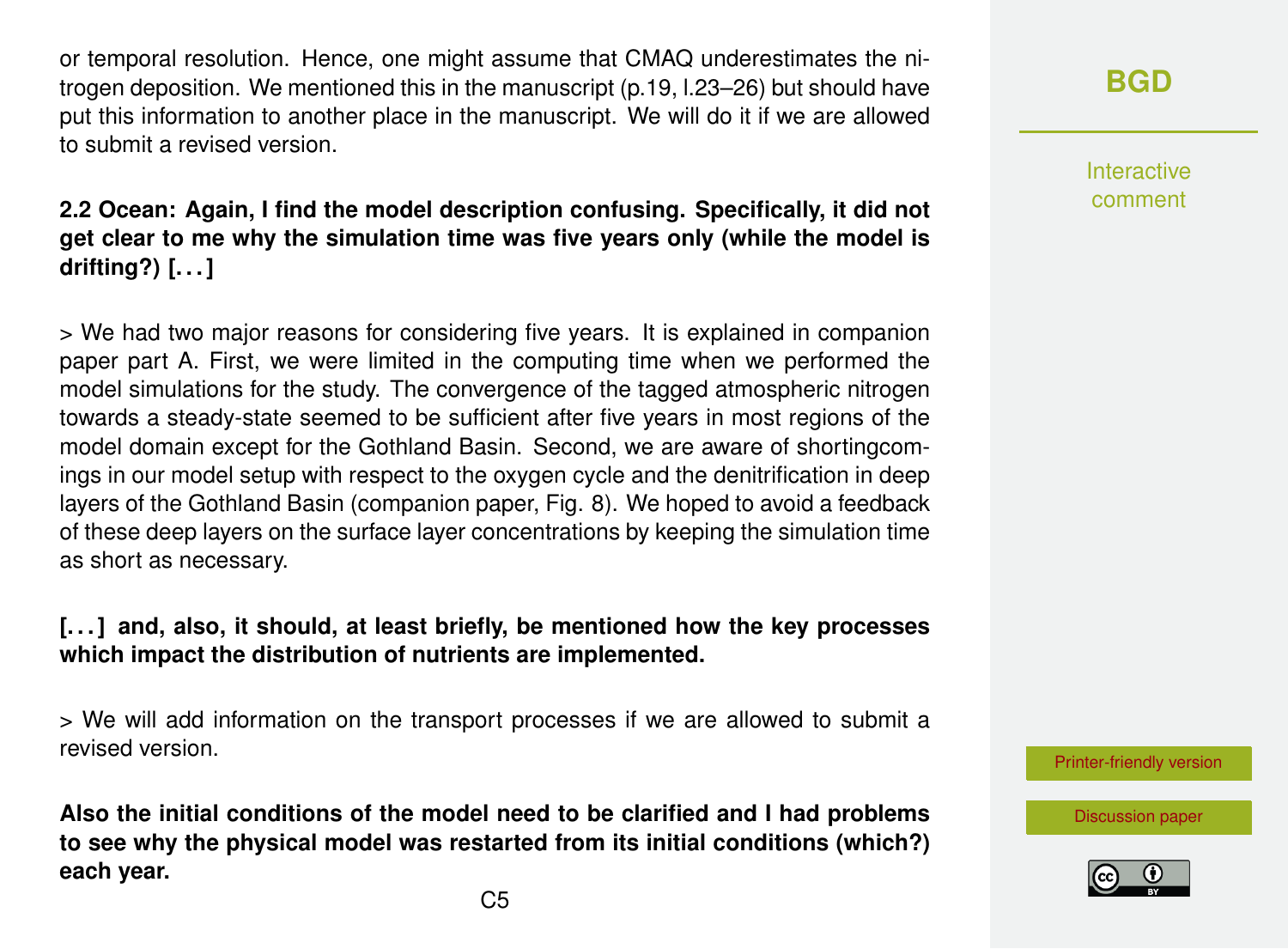> The physical model is restarted each annual iteration from spun-up initial contions for the year 2012. We did this to be able to assess the biogeochemical model results without interferences by the physics: the physics receive no feedback from the biogeochemistry. Thus, the processes are the same in each iteration. Variations in the biogeochemistry from one iteration to the next are only due to biogeochemical processes and not due to variations in the ocean physics. We described it only in companion paper part A (p.9, l.17–20) and forgot to mention it in this part B.

#### **In addition, the model description would strongly gain from a comprehensive, clearly arranged list of nutrient sources and sinks in the model (e.g., is there a sediment model and burial? how large is the riverine input?).**

> The sediment is represented by one model layer at the bottom of the sea. It is mentioned in companion paper part A (p.8, l.16–17) but we forgot to describe it in this part B. We will add this information if we are allowed to submit a revised version.

> A detailled list of all processes is included in the Supplementary Material (pdf file starting with [bm\\_ergom\\_2017\\_model\\_description\\*.](bm_ergom_2017_model_description*)

#### **How did the authors determine the nitrogen fraction of chlorophyll a?**

> We did not describe the usage of chloropyll properly. Chlorophyll is calculated as diagnostic variable from the phyoplankton concentration. Hence, the relative contribution of nitrogen source XY to chlorophyll actually means the quotient of *nitrogen of source XY in phytoplankton* divided by *total nitrogen in phytoplankton*. We decided to show and discuss chlorophyll because chlorophyll concentrations were validated.

#### **Why did the authors chose to show atmospheric nitrogen shares in % to DIN, PON, and chlorophyll-a . . . ?**

**[BGD](https://www.biogeosciences-discuss.net/)**

Interactive comment

[Printer-friendly version](https://www.biogeosciences-discuss.net/bg-2018-365/bg-2018-365-AC1-print.pdf)

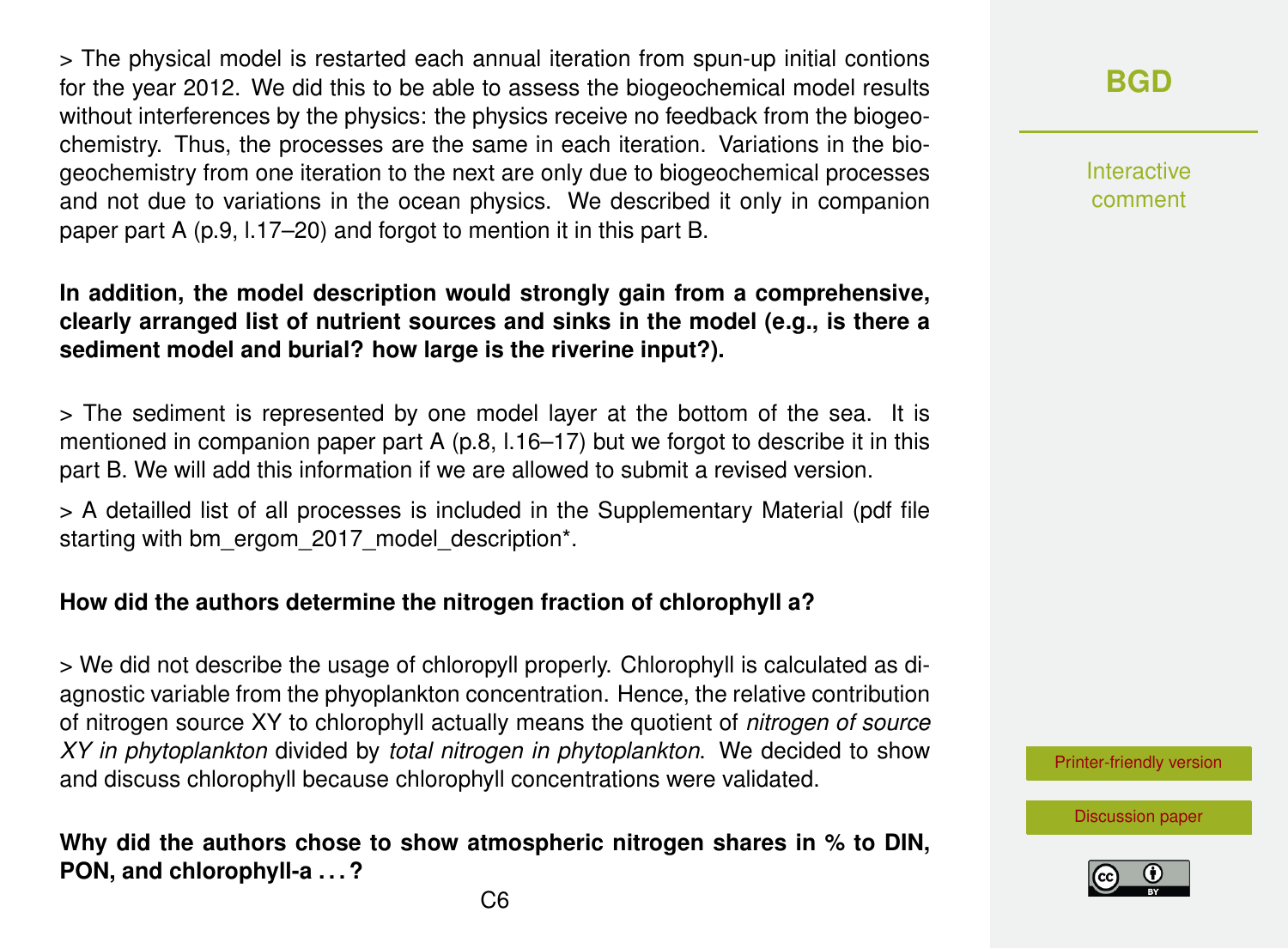> Our major aim was to assess how relevant the contribution of total/shippingrelated/agricultural-related atmospheric nitrogen deposition is for nitrogen compounds in the marine water compared to other sources. We found it reasonable to compare %-ages instead of absolute amounts.

#### **. . . and which depth level do they consider, why?**

 $>$  We presented the averaged over the top five model layers (approximately 12 m; p.9, l.30–31). We know that the model has issues in the Gothland Basin (see our reply further above). We considered the upper 12 m because we expect that this depth range is not impacted by deep water processes in the considered time frame.

#### **Most important, however, I am not even sure what exactly was tagged - was the atmospheric deposition marked continuously or did the authors follow a pulse? In both cases there ratio behind the approach needs to be clarified.**

> Atmospheric nitrogen was continuously tagged. It takes several years until atmospheric nitrogen reaches an equilibrium in the Baltic Sea. We wanted to assess how much atmospheric nitrogen deposition contributes to the North Sea and Baltic Sea in the long run. If we wanted to calculate the residence time of atmospheric nitrogen in the North Sea and Baltic Sea, an individual pulse would have been reasonable. We will add this information if we are allowed to submit a revised version.

**This section consists mainly of a list of numbers in % showing atmospheric nitrogen shares in % to DIN, PON, and chlorophyll-a (without providing any absolute values). Often I was not sure which region/depth levels the authors exactly refer to. Also, I lack explanations about reasons and ecological consequences (e.g., which paths did the nutrients take?). The few explanation provided did not be** Interactive comment

[Printer-friendly version](https://www.biogeosciences-discuss.net/bg-2018-365/bg-2018-365-AC1-print.pdf)